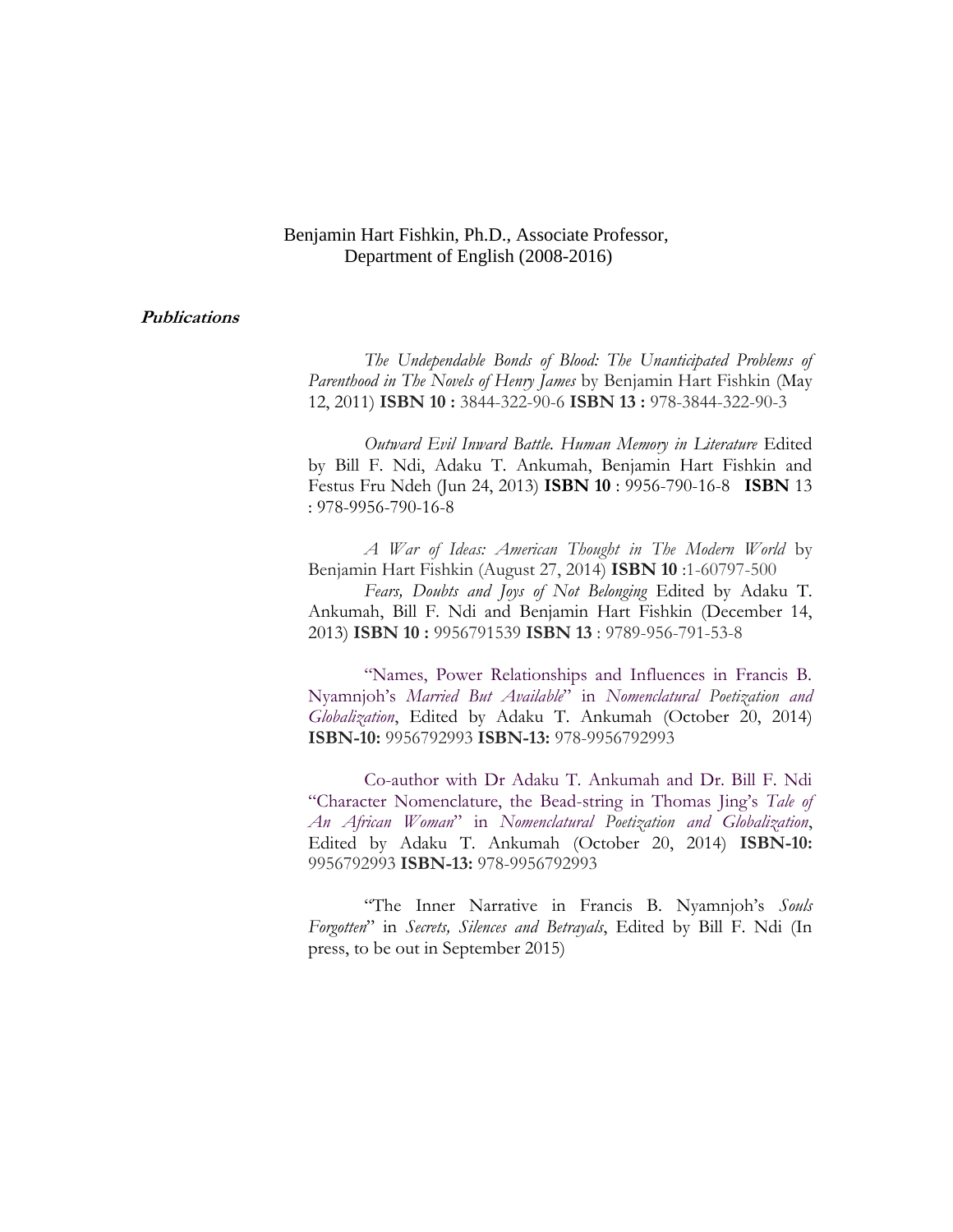"Sport in Anglophone Cameroonian Literature and the African Diaspora"

Roundtable.

"What's in Play? Sport, Leisure, and Culture in Africa" South East Regional Seminar in African Studies/Southeast Africanist Network (SERSAS/SEAN), Gainesville, Florida, February 5-6, 2015.

"A Critical Reappraisal of Booker T. Washington: A Tuskegee Humanities Initiative"

Presentation.

"Booker T. Washington, an Enigma: Behind the Scenes" NEH Humanities Initiative, Tuskegee, Alabama, November 15–17, 2015.

"Francis B. Nyamnjoh's *Souls Forgotten*: The City and the Impossible Art of Saintliness"

Presentation.

"Expanding Frontiers: Freedom, Resistance and Transnational Identities in Languages and Literatures" College Language Association,

Dallas, Texas, April 8–11, 2015.

"*Outward Evil, Inward Battle*: Journeys of Reconciliation: Compromise, Resistance and Conflicting Identity in Post-Mandela South Africa" Presentation.

"Journeys of Reconciliation: The New South, the New South Africa, and Nelson Mandela" South East Regional Seminar in African Studies/Southeast Africanist Network (SERSAS/SEAN), Chapel Hill, North Carolina, February 6-7, 2015.

"Sustainability and the Global Legacy of Booker T. Washington" Roundtable.

"Sustainability and the Humanities" South Atlantic Modern Language Association, Atlanta, Georgia, November 7-9, 2014.

"Conflict, Repression, and the Art of Resilience in Anglophone Cameroon Literature"

Presentation.

"African Conflict and Public Memory: Rethinking Violence, Reconstruction and Reconciliation" South East Regional Seminar in African Studies/Southeast Africanist Network (SERSAS/SEAN), Charleston, South Carolina, October 24-25, 2014.

"Emmanuel Fru Doh's *Nomad"* Presentation.